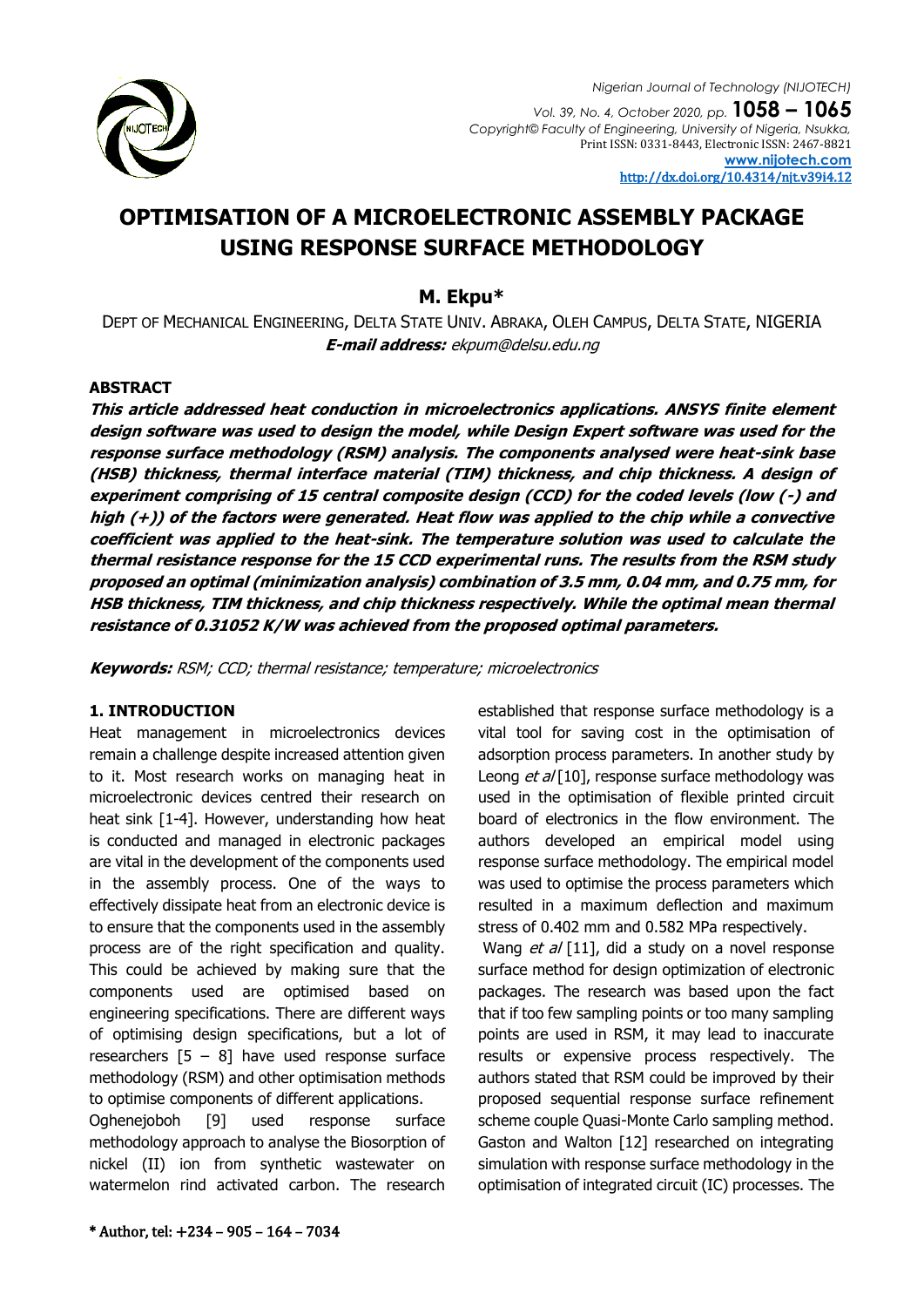authors inferred that the combination of RSM and simulation is an extremely powerful concept in optimisation analysis and that it could be readily implemented by using available design of experiment (DOE) software.

In this study, response surface methodology (RSM) is employed for the optimisation of the required response [13, 14]. The second-order approximation function is used to describe the formulation of a response surface, and is represented mathematically as:

$$
F(x) = a_o + \sum_{i=1}^{n_{dv}} b_i x_i + \sum_{i=1}^{n_{dv}} c_{ii} x_i^2 + \sum_{ij(i (1)
$$

Where  $F(x)$  is the function or response approximated,  $x_1(i = 1, n_{dv})$  are the  $n_{dv}$  design variables, and ( $a_0$ ,  $b_i$ ,  $c_{ii}$ ,  $c_{ij}$ ) are the least-square fit coefficients [13].

Also, other researchers have conducted investigations on optimization of different parameters that could enhance thermal management in different applications [14, 15]. This investigation is aimed at proposing an optimal thermal resistance based on heat sink base (HSB) thickness, TIM thickness, and chip thickness.

#### **2. MATERIALS AND METHOD**

# **2.1 Experimental Design and Model Description**

The components considered in this work are heat sink, thermal interface material (TIM), and flip chip. The three components are vital in heat generation and dissipation. In terms of assembling the components, the chip is mounted on the circuit board, while TIM is applied before mounting the heat sink. The chip is the heat generating device while the generated heat is dissipated through the TIM and heat sink to the environment. To effectively manage the thermal processes in the electronic package, it is necessary to have the right size of the components. To achieve the right size of components, it is advisable to employ optimisation.

This research work employs ANSYS for the development of the microelectronic assembly package (MAP). The initial dimensions of the developed model are given as: 10 mm x 10 mm x 0.5 mm for the chip, 10 mm  $\times$  10 mm  $\times$  0.035 mm for the TIM, and 30 mm x 30 mm x 2 mm for the heat sink base (HSB). In addition, there were ten (10) rectangular fins, each measuring 10 mm height, 30 mm length, and 1.5 mm width respectively.

Figure 1 presents a schematic of the designed microelectronic assembly package.

In order to develop the design of experiment for the simulation runs, the Design Expert software was utilised. Montgomery [16] explained in detail the concept of design of experiment. In the present study, three factors were considered HSB thickness, TIM thickness, and flip chip thickness. The Design Expert coded levels of low  $(-)$  and high  $(+)$  were employed in the determination of the factors levels used in this investigation. Table 1 presents the MAP factors and its corresponding levels. The tolerance for the HSB thickness, TIM thickness, and chip thickness are  $\pm$  1,  $\pm$  0.002, and  $\pm$  0.104 respectively. After running the central composite design (CCD), a fifteen (15) run order were generated for the factors and levels as seen in Table 2. The response for the simulation design is thermal resistance in K/W. Thermal resistance is chosen as the response for this study because it is a vital parameter in the effective conduction of heat in microelectronics packages.

# **2.2 Materials**

The materials used in this work are aluminium, silicon, and lead-free solder (SAC405 having a composition of Sn95.5Ag4.0Cu0.5). SAC405 is used as the material for the TIM because Ekpu  $et al$  [17] suggested in their work, that SAC405 is a better TIM compared to SAC105 and SAC305. The heat sink is aluminium, the chip is silicon, and the TIM is SAC405. The thermal conductivity of the materials as reported by Ekpu et  $a/$  [18] were 237.5 W/mK, 148 W/mK, and 62 W/mK for aluminium, silicon, and SAC405 respectively.



Figure 1: Schematic of a Microelectronic Assembly Package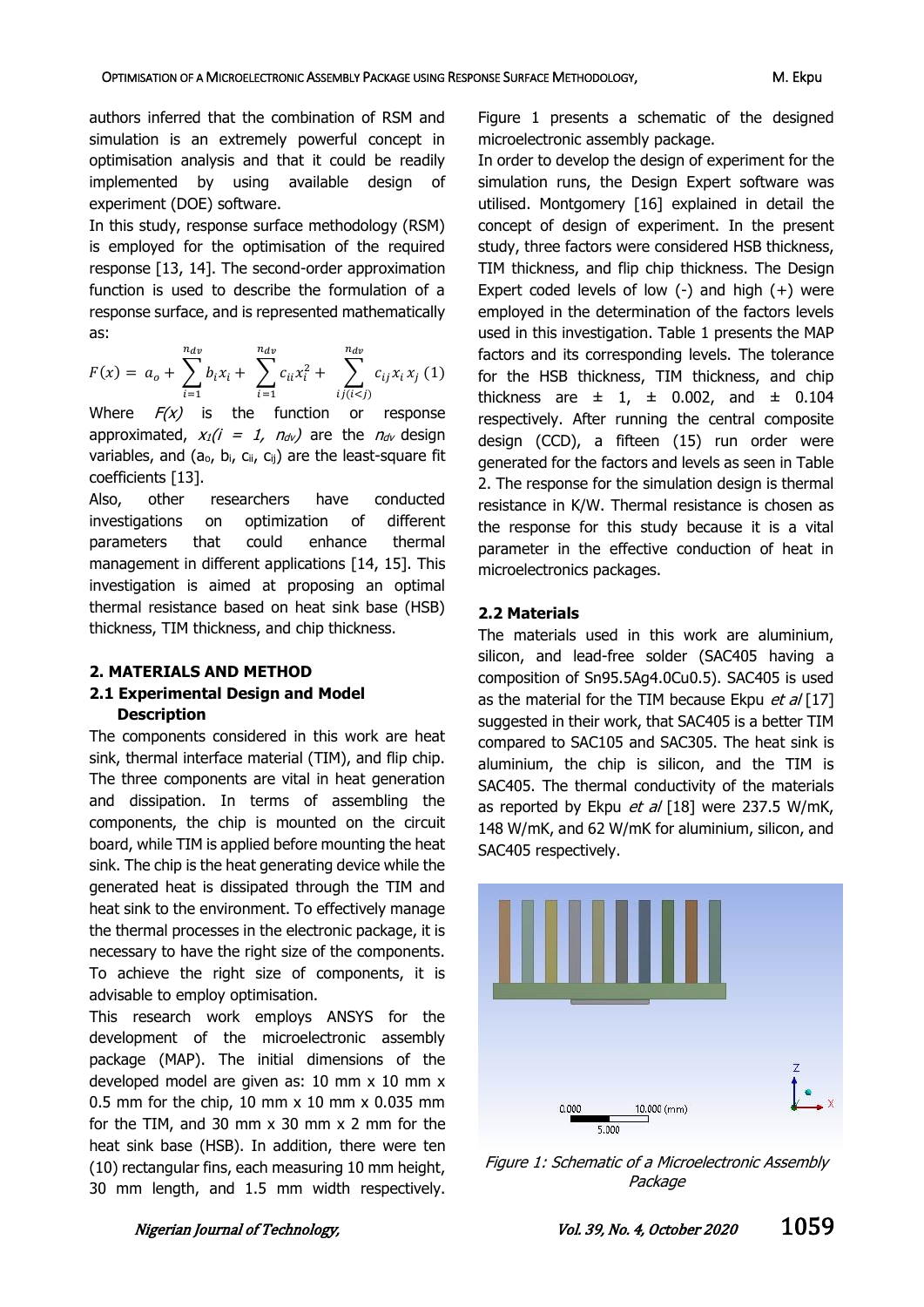Table 1: Microelectronics Assembly Package Factors and its Lougle

| <i>unu ita L</i> uvu <i>a</i> |  |  |  |  |  |  |
|-------------------------------|--|--|--|--|--|--|
|                               |  |  |  |  |  |  |
|                               |  |  |  |  |  |  |
|                               |  |  |  |  |  |  |
|                               |  |  |  |  |  |  |
|                               |  |  |  |  |  |  |
|                               |  |  |  |  |  |  |
|                               |  |  |  |  |  |  |

Table 2: Central Composite Design without Response Data

| Run No.        | Space<br>Type | <b>Heat Sink</b><br>Base<br><b>Thickness</b><br>(mm) | TIM<br>Thickness<br>(mm) | Chip<br>Thickness<br>(mm) |
|----------------|---------------|------------------------------------------------------|--------------------------|---------------------------|
| 1              | Factorial     | $\mathbf{2}^{\circ}$                                 | 0.035                    | $0.5\,$                   |
| $\overline{2}$ | Axial         | 3.5                                                  | 0.04                     | 1.104                     |
| 3              | Center        | 3.5                                                  | 0.04                     | 0.75                      |
| 4              | Factorial     | 5                                                    | 0.035                    | 1                         |
| 5              | Center        | 3.5                                                  | 0.04                     | 0.75                      |
| 6              | Axial         | 3.5                                                  | 0.047                    | 0.75                      |
| 7              | Factorial     | 2                                                    | 0.045                    | 1                         |
| 8              | Center        | 3.5                                                  | 0.04                     | 0.75                      |
| 9              | Axial         | 1.379                                                | 0.04                     | 0.75                      |
| 10             | Center        | 3.5                                                  | 0.04                     | 0.75                      |
| 11             | Axial         | 3.5                                                  | 0.033                    | 0.75                      |
| 12             | Center        | 3.5                                                  | 0.04                     | 0.75                      |
| 13             | Axial         | 5.621                                                | 0.04                     | 0.75                      |
| 14             | Axial         | 3.5                                                  | 0.04                     | 0.396                     |
| 15             | Factorial     | 5                                                    | 0.045                    | 0.5                       |

#### **2.3 Load and Boundary Conditions**

This investigation adopted steady state thermal analysis based on the temperature dependent parameters shown in Equation 2.

$$
\frac{d}{dx}\left(K\frac{dT}{dx}\right) + \frac{d}{dy}\left(K\frac{dT}{dy}\right) + \frac{d}{dz}\left(K\frac{dT}{dz}\right) = 0 \tag{2}
$$

Where K is the thermal conductivity,  $\frac{dT}{dx}$ ,  $\frac{dT}{dy}$  $rac{dT}{dy}$ , and  $rac{dT}{dz}$ , are the temperature gradients. A heat flow of 5 W was applied to the flip chip, and a natural convection coefficient (5 W/m<sup>2</sup>K) for stagnant air simplified case was applied on the heat sink. The ambient temperature used for the simulation was 22  $^{\circ}$ C and the heat transfer due to radiation was neglected. In this study, it is assumed that heat transfer through conduction starts from the chip through the bonded interface to the heat sink.

# **3. RESULTS AND DISCUSSIONS**

The results from this investigation are presented in Sections  $3.1 - 3.7$ .

#### **3.1 Mesh Analysis**

The model used in this investigation was adequately meshed with 92334 nodes and 17813 elements. A mesh dependency study was conducted by Ekpu [19]. In the study, it was concluded that a mesh size between 20% and 40% of the initial size of a model is ideal for having effective results in simulation work done in ANSYS. It is important to note that the mesh result of the present model adhere to the principle presented in [19]. Figure 2 shows the meshed results used in this investigation.

### **3.2 Temperature and Thermal Resistance Analysis**

Temperature output was used as the simulation result because steady state thermal analysis was considered. Figure 3 presents the temperature contour plot of the analysis. By visual inspection of the temperature distribution in Figure 3, it is observed that temperature contours are concentric in nature. Similar temperature contour plots were recorded in Mendonca et al [20]. This means that the heat generated by the chip is conducted through the bodies in contact to the surroundings. Maximum temperature could be seen around the chip in Figure 3 with a value of 127.96  $°C$ , while the minimum temperature of 126.11  $\degree$ C occurred on the heat sink. These temperatures were used to calculate the thermal resistances after a parametric analysis were conducted on the different factors and levels of this study. Thermal resistance is given as:

$$
R = \frac{\Delta T}{Q} \tag{3}
$$

$$
\Delta T = T_{max} - T_{min} \tag{4}
$$

Where Q is the heat flow applied,  $\Delta T$  is the temperature change in the microelectronics assembly package. The thermal resistance calculated for the different factors and levels were used as the responses of the CCD shown in Table 3.



Figure 2: Mesh with 92334 Nodes and 17813 Elements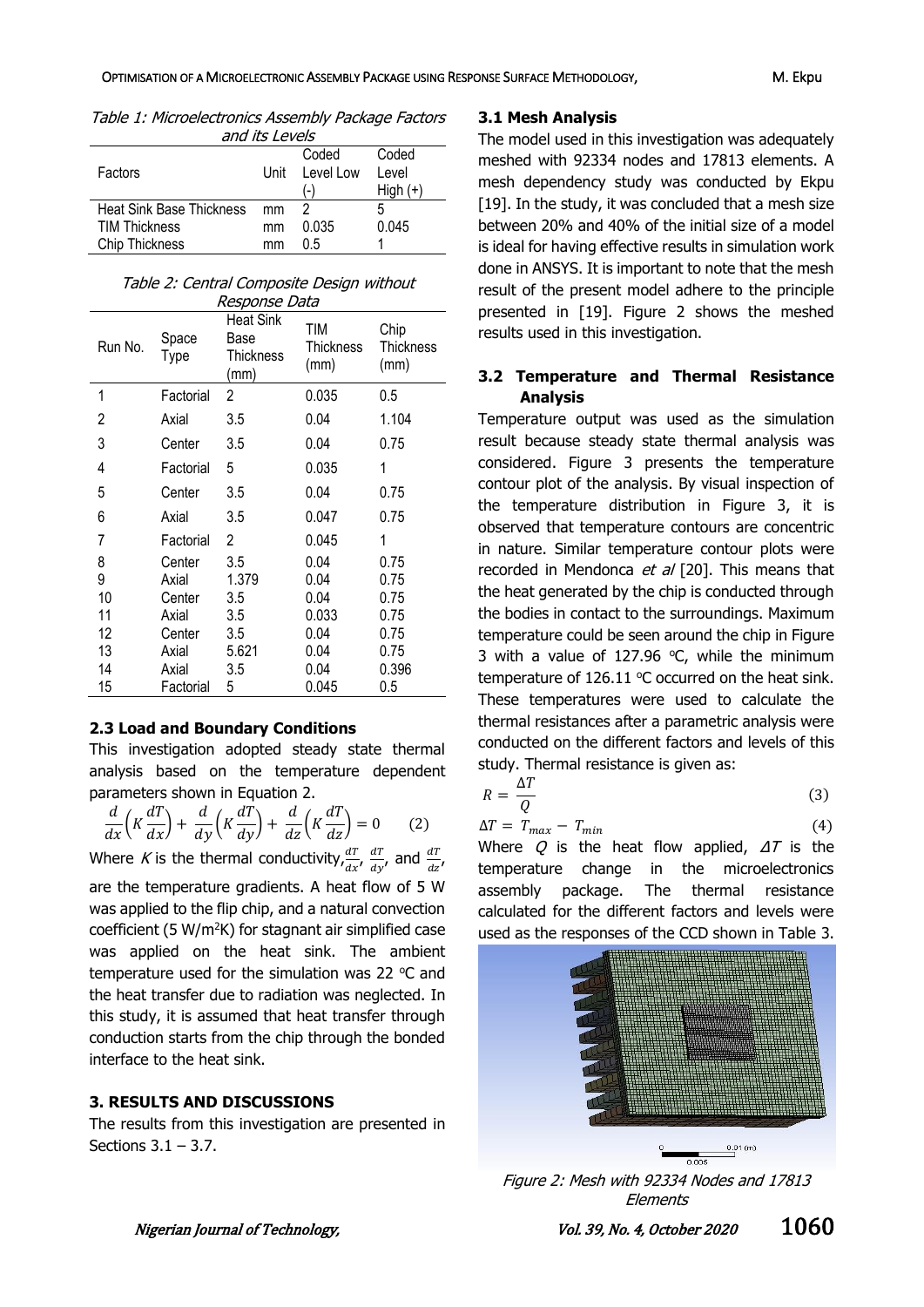| Run No. | Space       | Heat Sink Base | <b>TIM Thickness</b> | Chip Thickness | Response: Thermal |  |
|---------|-------------|----------------|----------------------|----------------|-------------------|--|
|         | <b>Type</b> | Thickness (mm) | (mm)                 | (mm)           | Resistance (K/W)  |  |
| 1       | Factorial   | 2              | 0.035                | 0.5            | 0.37              |  |
| 2       | Axial       | 3.5            | 0.04                 | 1.104          | 0.328             |  |
| 3       | Center      | 3.5            | 0.04                 | 0.75           | 0.31              |  |
| 4       | Factorial   | 5              | 0.035                | $\mathbf{1}$   | 0.3               |  |
| 5       | Center      | 3.5            | 0.04                 | 0.75           | 0.31              |  |
| 6       | Axial       | 3.5            | 0.047                | 0.75           | 0.31              |  |
| 7       | Factorial   | $\overline{2}$ | 0.045                | 1              | 0.39              |  |
| 8       | Center      | 3.5            | 0.04                 | 0.75           | 0.31              |  |
| 9       | Axial       | 1.379          | 0.04                 | 0.75           | 0.448             |  |
| 10      | Center      | 3.5            | 0.04                 | 0.75           | 0.31              |  |
| 11      | Axial       | 3.5            | 0.033                | 0.75           | 0.31              |  |
| 12      | Center      | 3.5            | 0.04                 | 0.75           | 0.31              |  |
| 13      | Axial       | 5.621          | 0.04                 | 0.75           | 0.28              |  |
| 14      | Axial       | 3.5            | 0.04                 | 0.396          | 0.292             |  |
| 15      | Factorial   | 5              | 0.045                | 0.5            | 0.274             |  |

Table 3: Central Composite Design with Response



Figure 3: Temperature Distribution Contour Plot

# **3.3 Analysis of Variance (ANOVA)**

The main determining factors in ANOVA are the Fvalue and p-value. Sada [21], described F-value as the variance of the group means, while p-value is the probability of getting a result at the extreme. Table 4 presents the ANOVA analysis for the quadratic model (thermal resistance). As presented in Table 4, the model has an F-value of 895.40, which implies that the model is significant to the study. According to the ANOVA analysis of Design Expert, there is 0.01% chance that an F-value of 895.40 could happen due to noise. The p-values of the model is 0.0001, meaning it is less than 0.05 thereby indicating that the terms of the model is significant as well. While p-values greater than 0.1 are considered not significant. From Table 4, it could be seen that the significant model terms are

A, C, BC, and  $A^2$ . Where A is the heat sink base thickness, C is the chip thickness, and B is the TIM thickness.

The goodness of fit statistics validating the thermal resistance response is presented in Table 5. From Table 5, it could be seen that the Predicted  $R^2$  is 0.9330 (93.30%) and the Adjusted  $R^2$  is 0.9983 (99.83%). This demonstrates that over 93.30% of the total variations in the response model could be explained. The difference between both  $R^2$  is about 0.0653 (6.53%) which is less than 0.2 (20%), indicating a reasonable agreement between the Predicted  $R^2$  and Adjusted  $R^2$ . The signal-to-noise ratio is measured by Adequate (Adeq) Precision. A signal-to-noise ratio higher than 4 is acceptable in most design analysis [21]. In this study, the signalto-noise ratio is 110.19, which signifies an adequate signal. This means that the model could be used to navigate the design space.

# **3.4 Final Equation in Terms of Actual Factors**

The final equation in terms of the actual coded factors for the thermal resistance response is presented in Table 6. From Table 6, it is observed that the equation comprises of individual factors and combined factors. The predictions of the thermal resistances for different given levels of each factor could be estimated by the given equation in Table 6 in terms of the actual factors.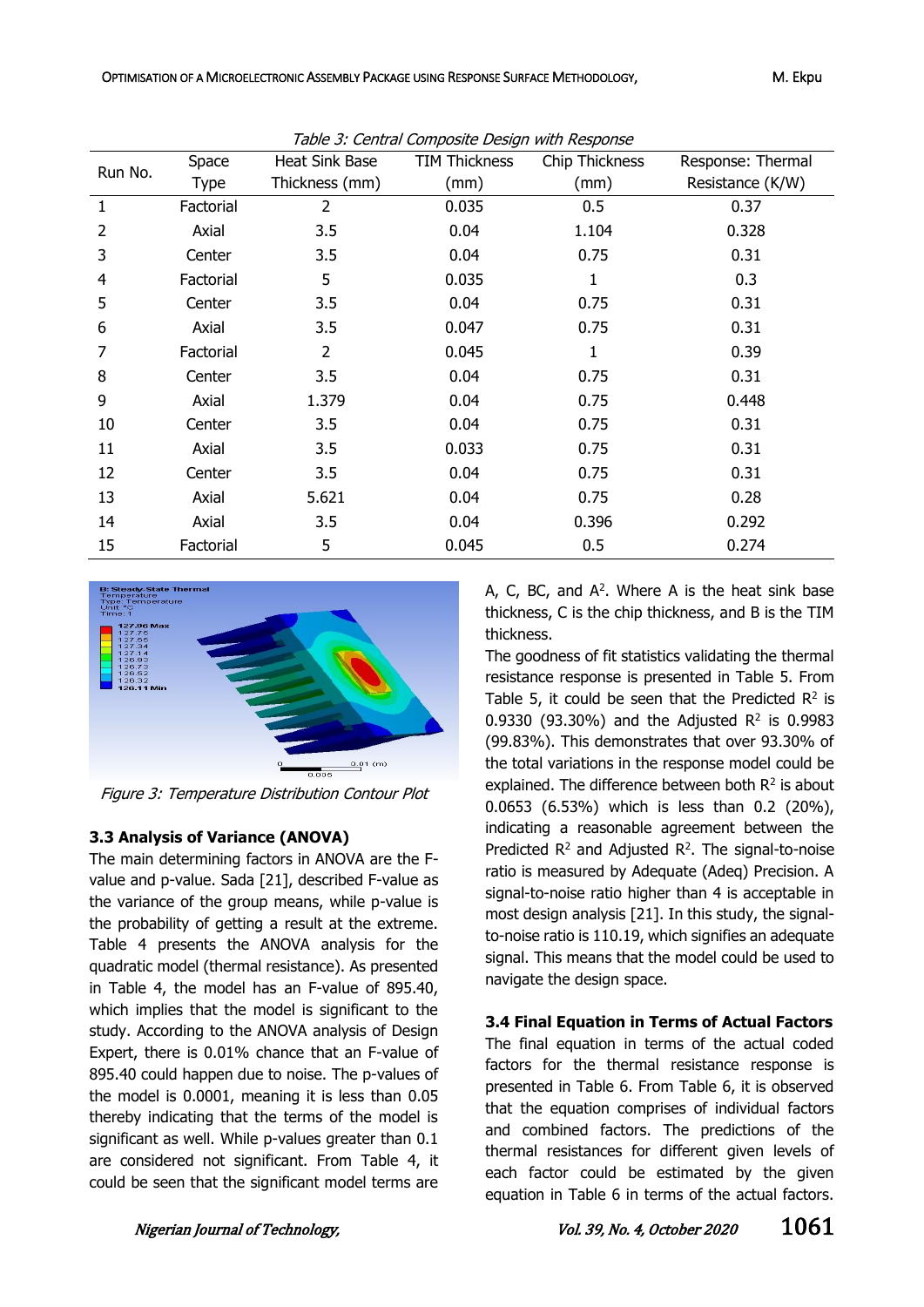It is important to note that the equation in Table 6, is not suitable for determining the relative impact of each factor. This is due to the fact that the coefficients were scaled to address the units of each factor and the intercept is not at the centre of the design space.

# **3.5 Analysis of Predicted and Actual Responses**

The plot of thermal resistance for the predicted and actual values as against the run order is presented in Figure 4. It is observed from Figure 4 that the

trend between the predicted values and the actual values are very closely related. This is as a result of the 6.53% difference between both Predicted  $R^2$  $(93.30\%)$  and the Adjusted R<sup>2</sup> (99.83%) as discussed in Section 3.3.

In Figure 5, the predicted thermal resistance response is plotted against the actual thermal resistance response. From Figure 5, a linear relationship between the predicted values and actual values could be established. This linear relationship supports the observations from the results discussed in previous sections.

|                                                         |                                            |                          | $\alpha$                                           |         |          |             |
|---------------------------------------------------------|--------------------------------------------|--------------------------|----------------------------------------------------|---------|----------|-------------|
| Source                                                  | Sum of Squares                             | df                       | Mean Square                                        | F-value | p-value  |             |
| Model                                                   | 0.0292                                     | 9                        | 0.0032                                             | 895.40  | < 0.0001 | significant |
| A-Heat Sink Base Thickness                              | 0.0141                                     |                          | 0.0141                                             | 3888.00 | < 0.0001 |             |
| <b>B-TIM Thickness</b>                                  | 0.0000                                     | 1                        | 0.0000                                             | 0.0000  | 1.0000   |             |
| C-Chip Thickness                                        | 0.0006                                     |                          | 0.0006                                             | 178.53  | < 0.0001 |             |
| AB                                                      | 3.016E-06                                  |                          | 3.016E-06                                          | 0.8308  | 0.4038   |             |
| <b>AC</b>                                               | 4.500E-06                                  |                          | 4.500E-06                                          | 1.24    | 0.3162   |             |
| BC                                                      | 0.0003                                     |                          | 0.0003                                             | 91.65   | 0.0002   |             |
| $A^2$                                                   | 0.0053                                     | 1                        | 0.0053                                             | 1447.00 | < 0.0001 |             |
| B <sup>2</sup>                                          | 6.352E-06                                  | 1                        | 6.352E-06                                          | 1.75    | 0.2431   |             |
| $\mathbb{C}^2$                                          | 6.352E-06                                  | 1                        | 6.352E-06                                          | 1.75    | 0.2431   |             |
| Residual                                                | 0.0000                                     | 5                        | 3.630E-06                                          |         |          |             |
| Lack of Fit                                             | 0.0000                                     | 1                        | 0.0000                                             |         |          |             |
| Pure Error                                              | 0.0000                                     | 4                        | 0.0000                                             |         |          |             |
| Cor Total                                               | 0.0293                                     | 14                       |                                                    |         |          |             |
| Table 5: Goodness of Fit Statistics Validating Response |                                            |                          |                                                    |         |          |             |
| Name                                                    | Value<br>Name                              |                          |                                                    | Value   |          |             |
| Std. Dev.                                               | $R^2$<br>0.0019                            |                          |                                                    |         |          | 0.9994      |
| Mean                                                    | 0.3235                                     |                          | Adjusted R <sup>2</sup>                            |         | 0.9983   |             |
| C.V. %                                                  | 0.5890                                     | Predicted R <sup>2</sup> |                                                    |         | 0.9330   |             |
|                                                         |                                            | Adeq Precision           |                                                    |         |          | 110.1905    |
|                                                         |                                            |                          | Table 6: Final Equation in Terms of Actual Factors |         |          |             |
| <b>Coefficient Value</b><br>Factors                     |                                            |                          |                                                    |         |          |             |
| <b>Thermal Resistance</b>                               | $=$                                        |                          |                                                    |         |          |             |
| $+0.210641$                                             |                                            |                          |                                                    |         |          |             |
| $-0.130324$                                             | *Heat Sink Base Thickness                  |                          |                                                    |         |          |             |
| +10.06886                                               | *TIM Thickness                             |                          |                                                    |         |          |             |
| $+0.471392$                                             | *Chip Thickness                            |                          |                                                    |         |          |             |
| $+0.163723$                                             | *Heat Sink Base Thickness * TIM Thickness  |                          |                                                    |         |          |             |
| $+0.004000$                                             | *Heat Sink Base Thickness * Chip Thickness |                          |                                                    |         |          |             |
| $-10.31758$                                             | *TIM Thickness * Chip Thickness            |                          |                                                    |         |          |             |
| $+0.011597$                                             | *Heat Sink Base Thickness <sup>2</sup>     |                          |                                                    |         |          |             |
| $-36.29630$                                             | *TIM Thickness <sup>2</sup>                |                          |                                                    |         |          |             |
| $-0.014519$                                             | *Chip Thickness <sup>2</sup>               |                          |                                                    |         |          |             |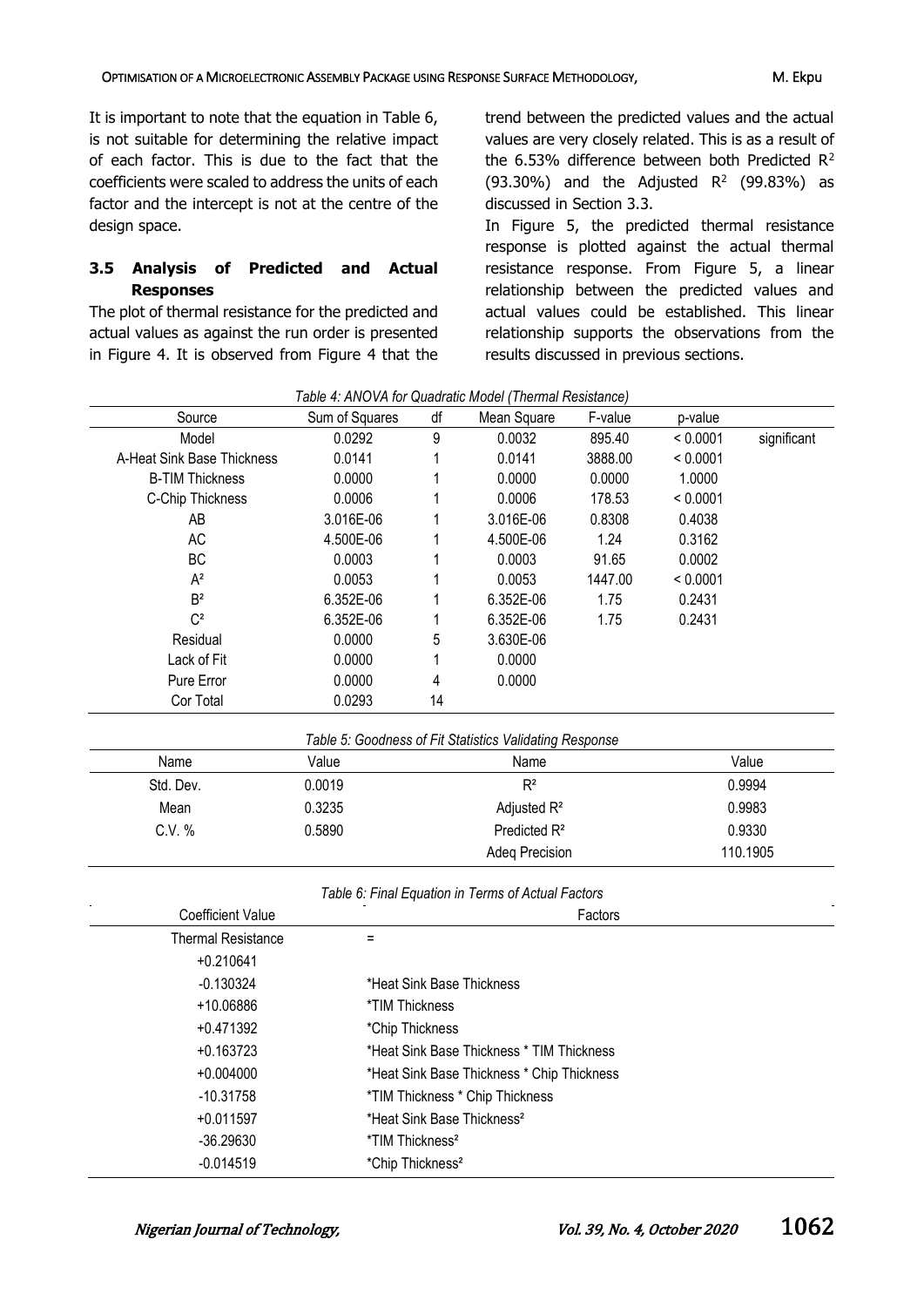

Figure 4: Plot of Thermal Resistance against Simulation Run Order



Figure 5: Plot of Predicted vs Actual Thermal Resistance

#### **3.6 Interactions between Factors in Response Surface Methodology (RSM)**

The interaction between HSB thickness and TIM thickness at chip thickness of 0.75 mm is presented in Figure 6. The interaction between both factors showed that the thermal resistance is increased when the HSB thickness reduces and the TIM thickness increases. This may be attributed to the differences between both factors interacting. Therefore, having an optimal value for both factors are desired in reducing the thermal resistance. Note that this interaction is at a constant chip thickness. Figure 7 presents the interaction between HSB thickness and chip thickness at a TIM thickness of 0.04 mm. By visual analysis of Figure 7, it is clearly seen that the thermal resistance is reduced when the chip thickness is low and the HSB thickness is high. Again, this could be attributed to the difference in

the thickness of both interacting factors at a

constant TIM thickness. Figure 7, also showed that an optimal thermal resistance at 0.04 TIM thickness could be achieved with low chip thickness and high HSB thickness after some trade-off considerations.



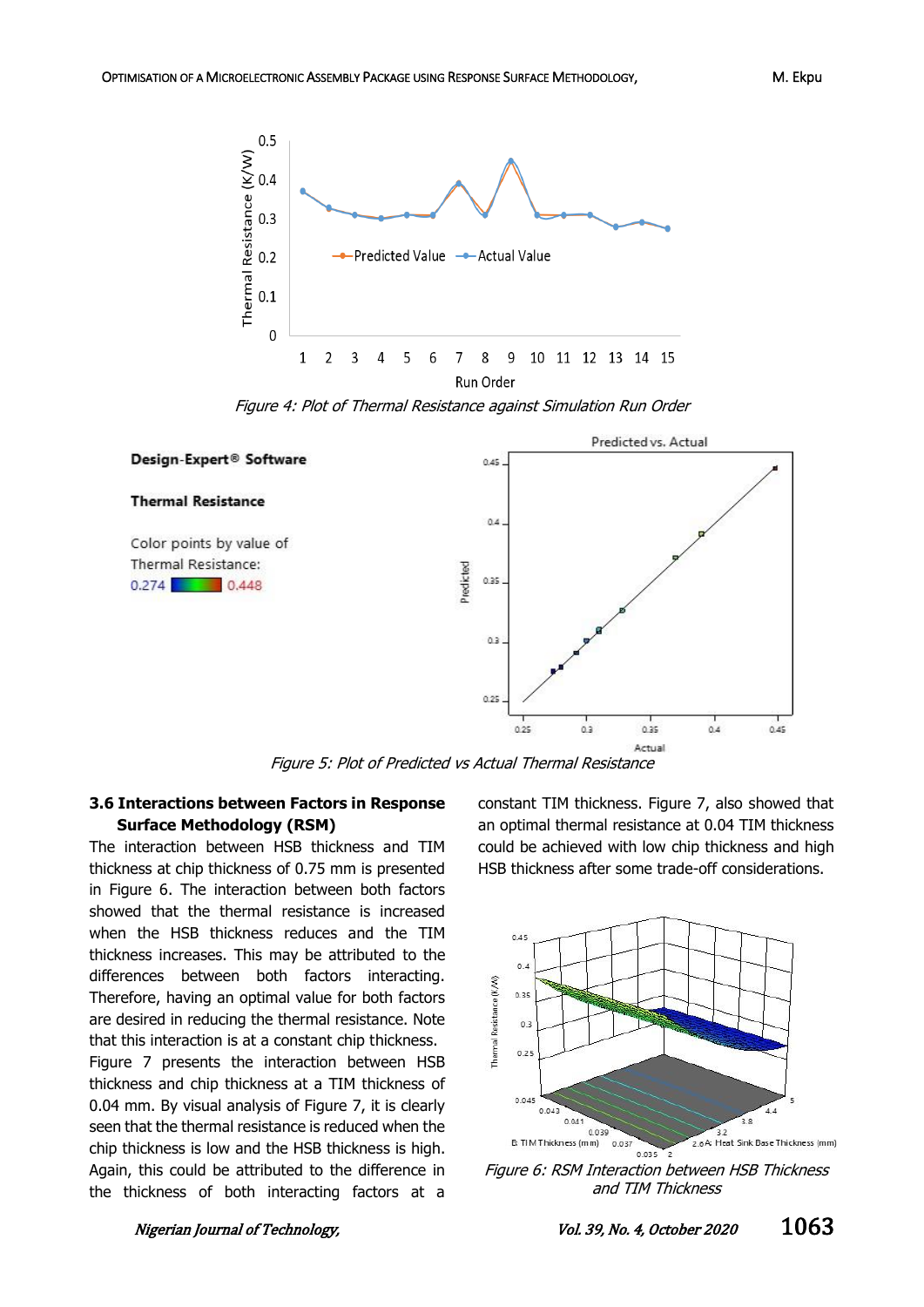

Figure 7: RSM Interaction between HSB Thickness and Chip Thickness



Figure 8: RSM Interaction between TIM Thickness and Chip Thickness

The interaction between TIM thickness and chip thickness at an HSB thickness of 3.5 mm is presented in Figure 8. It is observed from Figure 8, that the thermal resistance from the interaction of both factors are almost the same. This is expected because of the very small thicknesses of both factors considered. From Figure 8, it is seen that thermal resistance is low when the TIM thickness and chip thickness are low. This signifies that there is an effective heat conduction between TIM thickness and chip thickness based on the results of this investigation.

#### **3.7 Optimisation Analysis**

This study aimed at having optimal factors that will ensure heat is conducted properly in a microelectronic assembly package, keeping in mind the need to minimise size of the package. From the results discussed in Sections  $3.2 - 3.6$ , it is clearly seen that in order to have an optimal setting for this study the thermal resistance will need to be minimised. From the RSM analyses, the optimal coded level for factors used in this study were given as 3.5 mm, 0.04 mm, and 0.75 mm for HSB thickness, TIM thickness, and chip thickness respectively. The optimal mean thermal resistance based on the optimal factors parameter is given as 0.31052 K/W.

#### **4. CONCLUSIONS**

The management of heat in microelectronic devices are necessary for the effective function of the devices. However, getting the right balance in microelectronics assembly package remains crucial for the package performance. Hence, this study have proposed an optimal level combination by using RSM based on the three (HSB thickness, TIM thickness, and chip thickness) components studied. The study concludes that 3.5 mm, 0.04 mm, and 0.75 mm, for HSB thickness, TIM thickness, and chip thickness respectively will give the optimal mean thermal resistance of 0.31052 K/W.

#### **5. REFERENCES**

- [1] Kwanda, L.T. "Multi-objective optimization of a rectangular micro-channel heat sink using the augmented ε-constraint method", Engineering Optimization, 2019, DOI: 10.1080/0305215X.2019.1574346
- [2] Ekpu, M., Bhatti, R., Ekere, N., Mallik, S., Amalu, E. and Otiaba, K. "Investigation of effects of heat sinks on thermal performance of microelectronic package", 3rd IEEE International Conference on Adaptive Science and Technology (ICAST 2011), Abuja, 2011, pp. 127-132.
- [3] Wan, Z. M., Liu, J., Su, K. L., Hu, X. H. and M, S. S. "Flow and Heat Transfer in Porous Micro Heat Sink for Thermal Management of High Power LEDs", Microelectronics Journal, Vol. 42, Number 1, 2011, pp. 632-637.
- [4] Dogruoz, M. B. and Arik, M. "On the Conduction and Convection Heat Transfer from Lightweight Advanced Heat Sinks", IEEE Transaction on Components and Packaging Technologies, 2010, pp. 1-8.
- [5] Ogunwede, O. I., Abolarin, M. S., Abdulrahman, A.S., Olugboji, O. A., Agboola, J. B., Lawal, S. A. and Isah, L. A. "Process optimization of the mechanical properties of AISI 1020 steel quenched using maize-stover